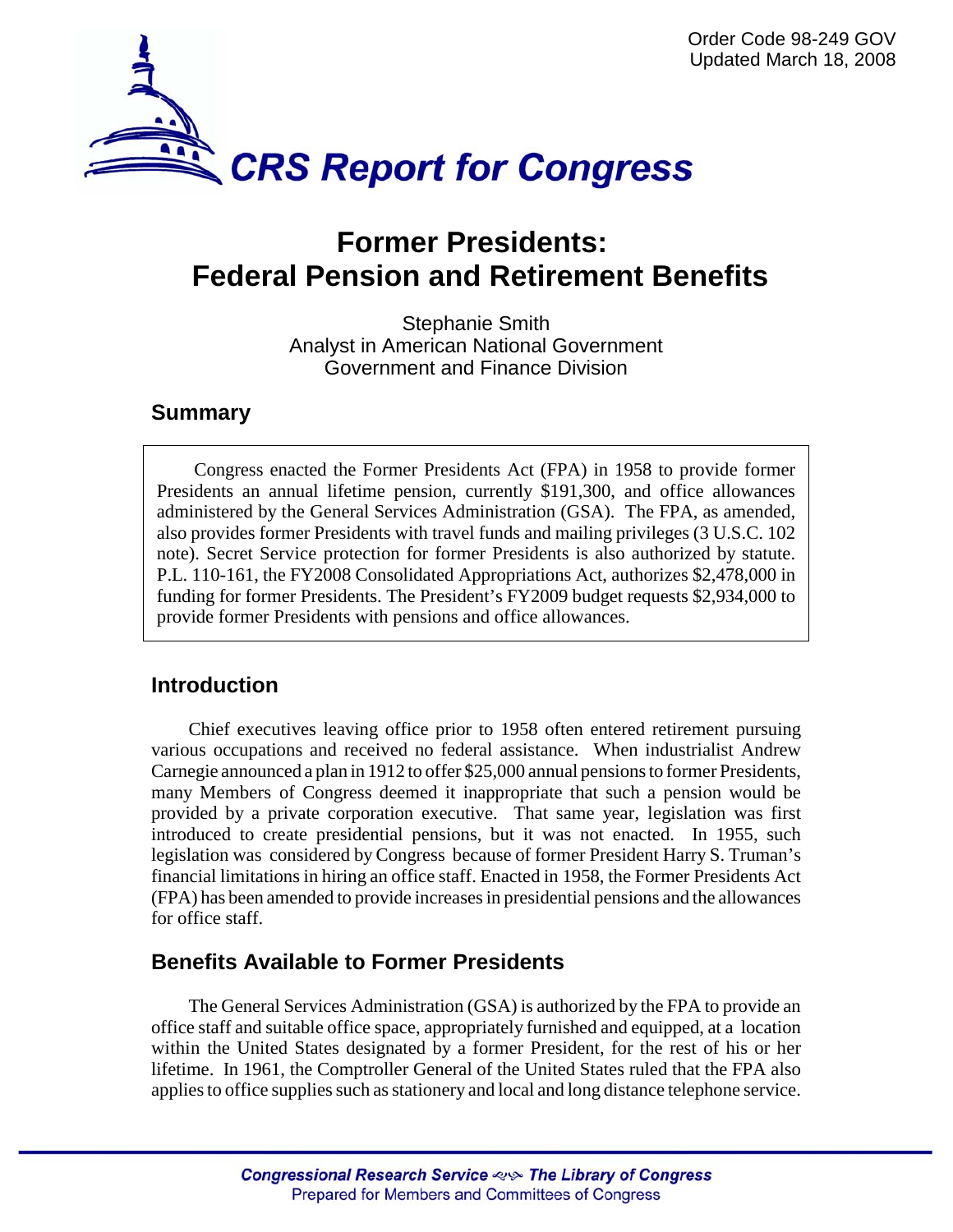**Pensions.** The Former Presidents Act, as amended, provides each former President a taxable pension that is equal to the annual rate of basic pay for the head of an executive department (Executive Level I), currently \$191,300. The pension begins immediately upon a President's departure from office at noon on Inauguration Day, January 20. The Secretary of the Treasury is responsible for making the monthly pension payments, as authorized by the FPA. A presidential widow is provided a \$20,000 annual lifetime pension and franking privileges. The widow must waive the right to any annuity or pension under any other legislation. Nancy Reagan and Betty Ford are the surviving widows. According to GSA, Mrs. Reagan and Mrs. Ford do not receive the annual pension, since they did not waive the right to any other annuity or pension provided by statute.

According to a 1974 opinion by the Department of Justice concerning President Richard Nixon's resignation from office, a President who resigns before his official term of office expires is entitled to the same lifetime pension and benefits that are authorized other former Presidents. However, a President who is removed from office by impeachment forfeits his pension and related benefits. The ruling states that

The FPA [Former Presidents Act] provides certain benefits to "former Presidents." A former President is defined in Section (f) as a person who has been President, is not currently President, and who was not removed from office pursuant to impeachment and conviction in the Senate. The statutory language is unambiguous and Mr. Nixon clearly meets the statutory definition of a former President.<sup>1</sup>

**Transition Expenses.** As authorized by the Presidential Transition Act, as amended, transition funding is available to the outgoing President and Vice President for seven months, beginning one month before the January 20 inauguration, to facilitate their relocation to private life.<sup>2</sup> These funds are used to provide suitable office space, staff compensation, communications services, and printing and postage associated with the transition. Based on the Department of Justice's 1974 decision, a President who resigns before his term of office has expired is also entitled to transition expenses.

In order to provide federal funding in the event of a 2004-2005 presidential transition, the President's FY2005 budget requested a total of \$7.7 million. The House passed H.R. 5025, the FY2005 Transportation, Treasury, and Independent Agencies appropriations bill, on September 22, 2004. The legislation recommended for GSA a total of \$7.7 million for transition expenses. In the Senate, S. 2806 also recommended a total of \$7.7 million to implement a possible transition. P.L. 108-309 was enacted on September 30, 2004, to provide continuing non-defense appropriations through November 20. A total of \$2.5 million was authorized in the event of a presidential transition, until enactment of the FY2005 omnibus appropriations bill. Due to the outcome of the 2004

<sup>&</sup>lt;sup>1</sup> U.S. Department of Justice, Office of Assistant Attorney General, letter to the Administrator of the General Services Administration from Mary C. Lawton, Acting Assistant Attorney General, Office of Legal Counsel, Washington, DC, August 15, 1974.

<sup>&</sup>lt;sup>2</sup> 3 U.S.C. 102 note. For a detailed discussion of transition benefits, see CRS Report RS20709, *Presidential Transitions: Background and Federal Support*, by Stephanie Smith; and CRS Report RL30736, *Presidential Transitions*, by Stephanie Smith.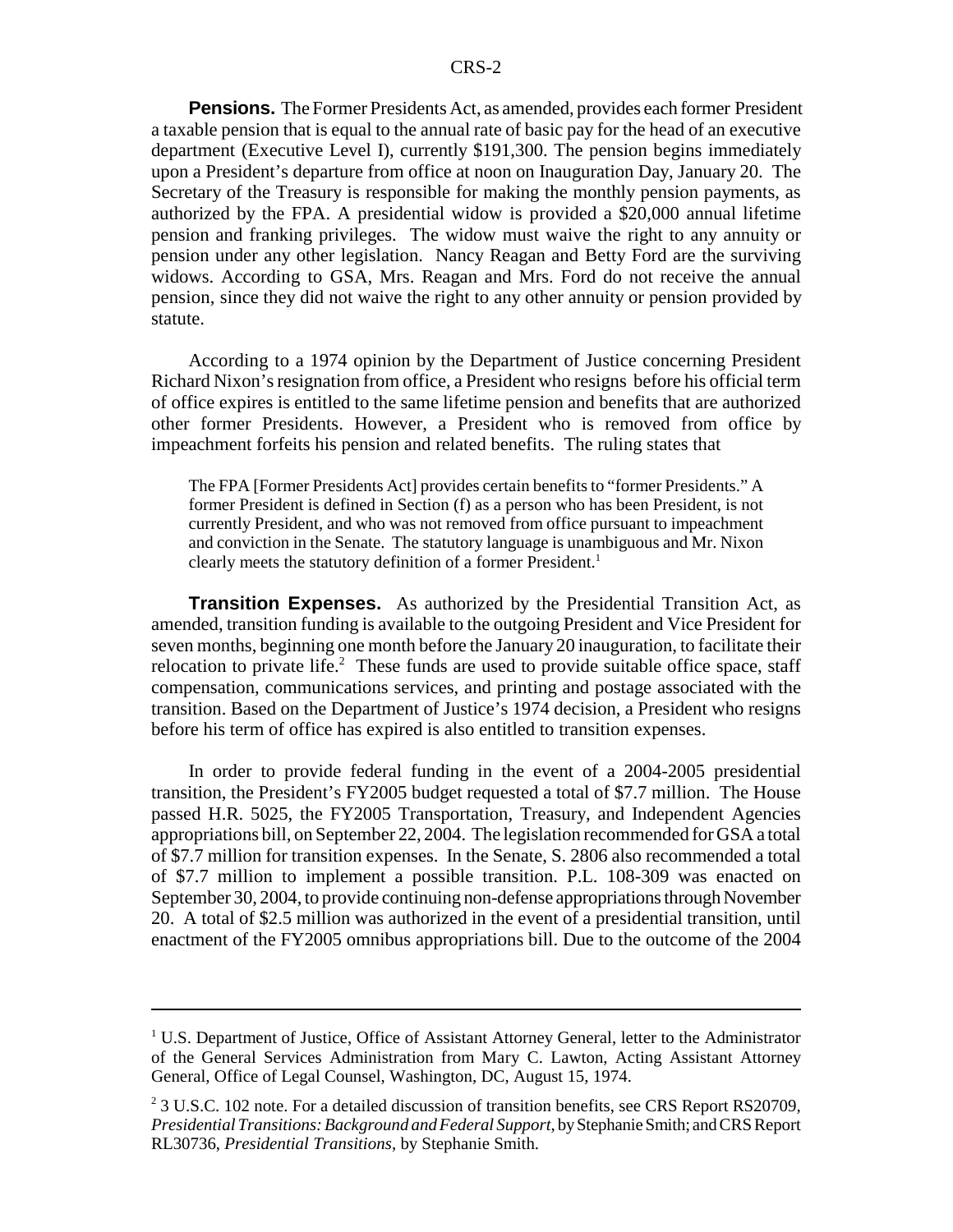presidential election, no funds were provided in P.L. 108-447, the FY2005 Consolidated Appropriations Act.

GSA was appropriated a total of \$7.1 million for the FY2001 transition (P.L. 106- 426): \$1.83 million for the outgoing Clinton Administration; \$4.27 million for the incoming Bush Administration; and \$1 million for GSA to provide additional assistance as required by the Presidential Transition Act of  $2000$ .<sup>3</sup> A total of \$1.5 million was appropriated for the transition expenses of outgoing President George Bush and Vice President Dan Quayle (106 Stat. 1729). Of this total, the Bush Administration determined that \$1.25 million would be made available to former President Bush, with the remaining \$250,000 to be used by former Vice President Quayle. During his FY1993 transition period, former President Bush used \$907,939, with an unobligated balance of \$342,061. During the same period, former Vice President Quayle used \$244,192 for transition expenses, with an unobligated balance of \$5,808. For FY1997, \$5.6 million was authorized in the event of a presidential transition in January 1997, which did not occur.

**Staff and Office Allowances.** Six months after a President leaves office, provisions of the Former Presidents Act, as amended, authorize the GSA Administrator to fund an office staff. During the first 30-month period when a former President is entitled to assistance under the FPA, the total annual basic compensation for his office staff cannot exceed \$150,000. Thereafter, the aggregate rates of staff compensation for a former President cannot exceed \$96,000 annually. The maximum annual rate of compensation for any one staff member cannot exceed the pay provided at Level II of the Executive Schedule, currently \$172,200. A former President supplements staff compensation or hires additional employees from private funds. The GSA Administrator provides suitable office space, equipment, and supplies at any location within the United States selected by a former President. The FPA does not provide any information or guidance for GSA concerning the amount of office space requested by a former President. The funding for this provision becomes effective six months after the expiration of a President's term of office. Once a former President has chosen suitable office space, a standard-level user charge, equivalent to space rental cost, is included in GSA's budget for former Presidents. GSA, in consultation with officials representing the former Presidents, prepares yearly operating budgets. Funds are appropriated by Congress and included as part of GSA's annual appropriation act. In addition to assisting the former Presidents' offices with budget preparation, GSA also provides administrative support for the offices of former Presidents, assisting on requests for equipment, supplies, and other office expenditures. GSA makes the final determination on costs for office space and equipment. At the discretion of the GSA Administrator, a former President's office is closed six months following his death to allow sufficient time to complete unfinished business and transfer appropriate documents and other items to the presidential library.

The FY1995 Treasury, Postal Service, and General Government Appropriations Act (108 Stat. 2410) proscribed the use of funds for allowances and office staff of former Presidents for "partisan political activities." The FY1998 Treasury, Postal Service, and General Government Appropriations Act (111 Stat. 1299) contained a provision restoring lifetime staff and office allowances to former Presidents by repealing law limiting the

<sup>3</sup> P.L. 106-293; October 12, 2000.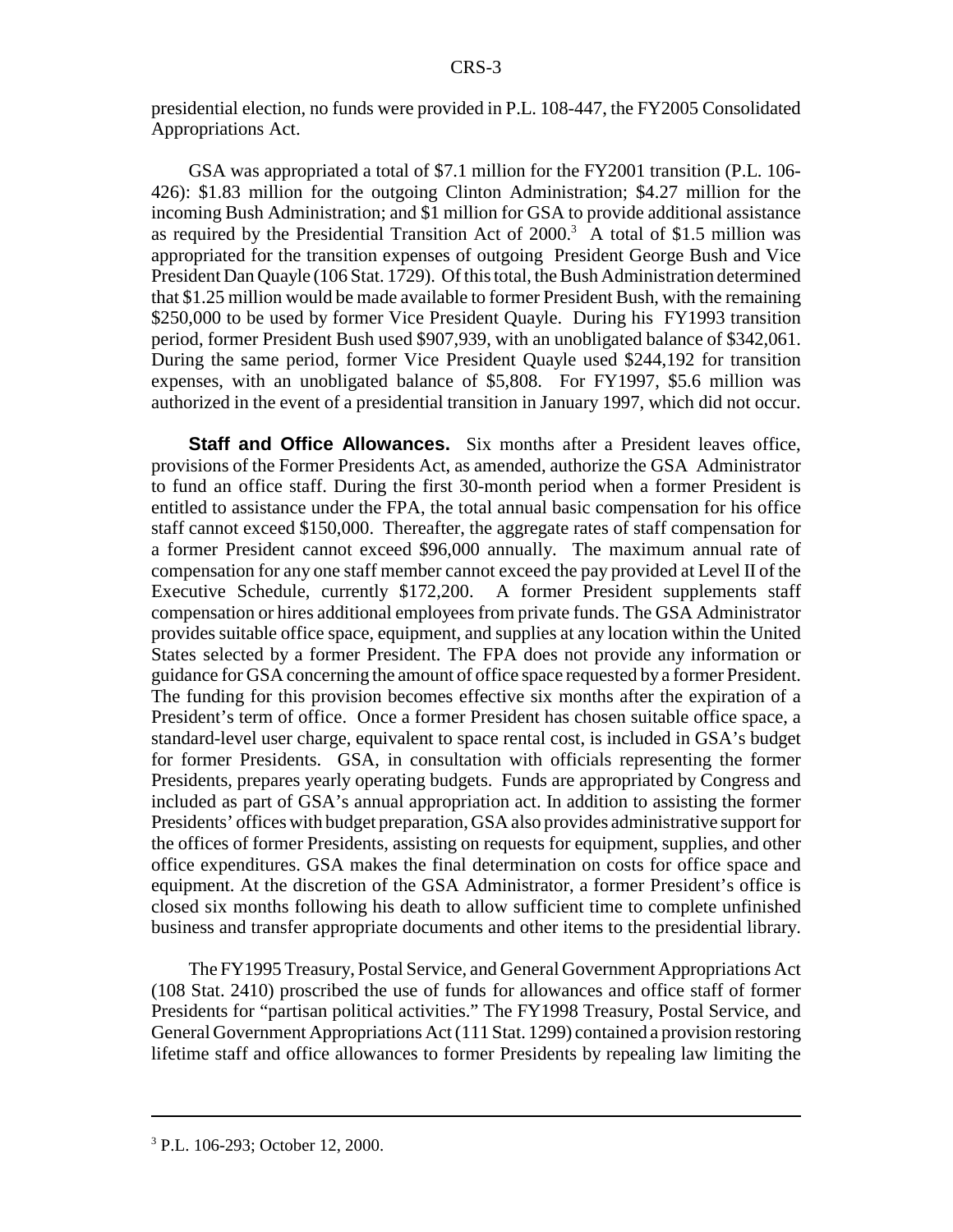allowances.4 Elimination of this limitation was actively pursued by the surviving former Presidents.<sup>5</sup>

**Travel Expenses.** Legislation enacted in 1968 authorizes GSA funds to be made available to a former President and no more than two members of his staff for official travel and related expenses. GSA makes the final determination on appropriate costs for travel expenses (FY1969 Supplemental Appropriations Act, 82 Stat. 1192). **Table 1** indicates the enacted FY2008 GSA funding for former Presidents.<sup>6</sup>

| <b>Allowance</b>       | <b>Widows</b>    | <b>Carter</b> | <b>Bush</b> | <b>Clinton</b> |
|------------------------|------------------|---------------|-------------|----------------|
| Pension <sup>7</sup>   | \$0              | \$191,000     | \$191,000   | \$201,000      |
| <b>Staff Salaries</b>  | $\theta$         | 96,000        | 96,000      | 96,000         |
| <b>Staff Benefits</b>  | $\boldsymbol{0}$ | 2,000         | 64,000      | 65,000         |
| Travel                 | $\theta$         | 2,000         | 56,000      | 50,000         |
| <b>Rental Payments</b> | $\overline{0}$   | 102,000       | 175,000     | 516,000        |
| Telephone              | $\Omega$         | 10,000        | 17,000      | 79,000         |
| Postage                | 12,000           | 15,000        | 13,000      | 15,000         |
| <b>Other Services</b>  | $\Omega$         | 83,000        | 76,000      | 65,000         |
| Printing               | $\theta$         | 5,000         | 14,000      | 14,000         |
| <b>Supplies</b>        | $\Omega$         | 5,000         | 15,000      | 26,000         |
| Equipment              | $\overline{0}$   | 7,000         | 69,000      | 35,000         |
| <b>TOTAL</b>           | \$12,000         | \$518,000     | \$786,000   | \$1,162,000    |

**Table 1. GSA Allowances for Former Presidents, FY2008 Enacted** 

**Source:** Data provided by the Office of the Budget, General Services Administration, on January 24, 2008.

#### **Related Benefits**

In addition to the federal pension and retirement allowances provided by GSA, other benefits are also made available to a former President.

**State Funerals.** A former President is traditionally granted a state funeral following his death. Certain military honors and traditions are extended by the military, based on the wishes and requests made for the former President's surviving family

5 Karen Gullo, "Allowances for Life," *Associated Press Online,* January 12, 1998.

6 P.L. 110-161, December 26, 2007.

<sup>&</sup>lt;sup>4</sup> The FY1994 Treasury, Postal Service, and General Government Appropriations Act (107 Stat. 1246) had amended the FPA to limit the authorized allowances for a five-year period. Staff and office allowances would have ended in October 1998.

 $<sup>7</sup>$  The annual pension for each former President is equal to the Executive Level I rate of pay.</sup> According to GSA, the additional \$10,000 requested for former President William J. Clinton is for health benefits insurance. Until her death on July 11, 2007, Mrs. Johnson was the only surviving widow to receive a \$20,000 annual pension, since Mrs. Reagan and Mrs. Ford did not waive their rights to any other pension provided by statute. They do, however, receive franking privileges.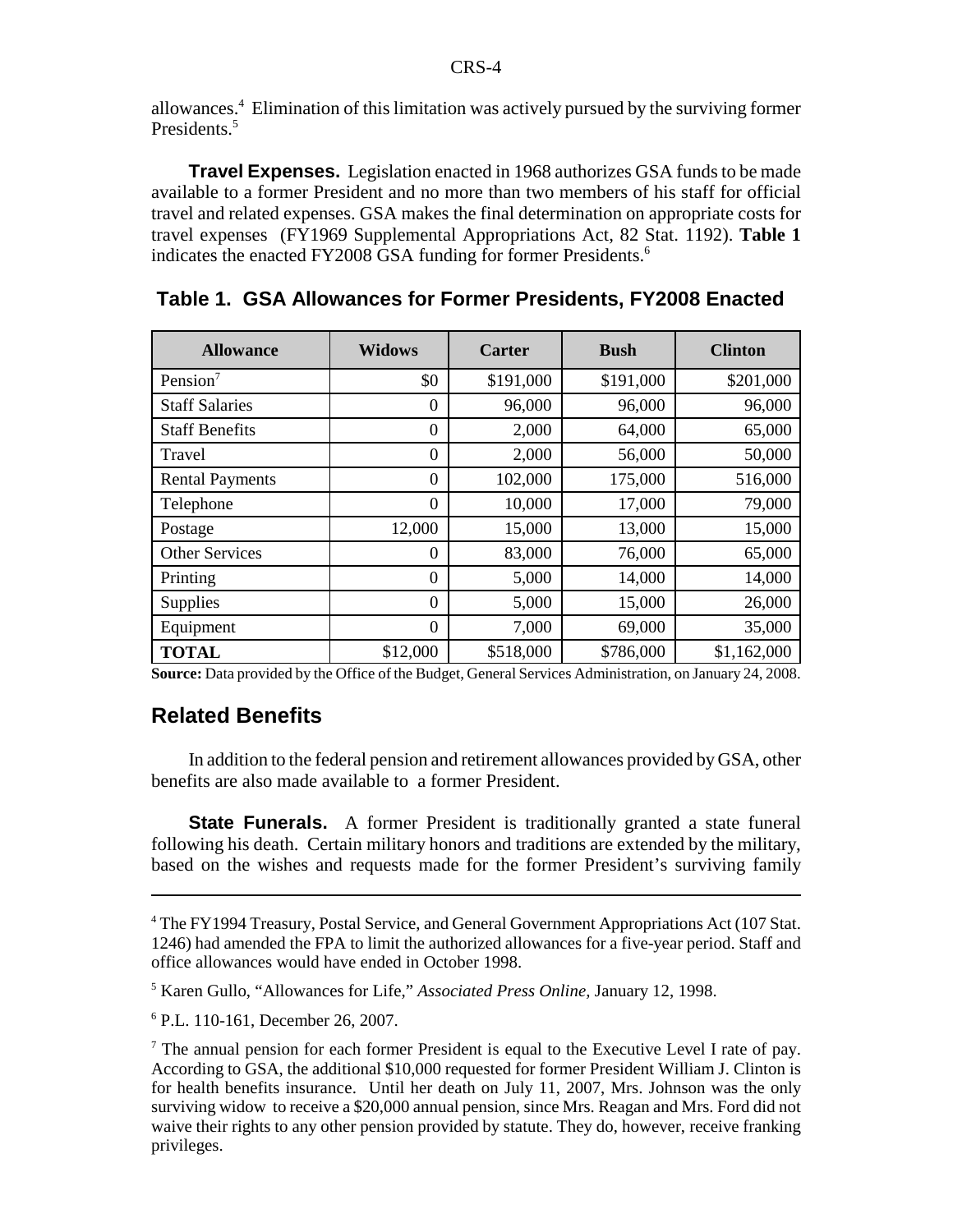members.<sup>8</sup> The sitting President officially announces the death of a former President and commander-in-chief by presidential proclamation, and offers the nation's condolences to the former President's immediate family. The President also orders that suitable honors be rendered by units of the armed forces under orders of the Secretary of Defense. The Secretary designates the Secretary of the Army as his personal representative. In turn, the Secretary of the Army delegates to the commanding general of the U.S. Military District of Washington (MDW) the overall authority for planning and implementing funeral arrangements for the former President. Each living former President has also prepared a formal funeral request, which is kept on file by the MDW. According to the long-standing custom that an officer escort the immediate family of a deceased military member until burial, the commanding general of the MDW escorts the former President's family members during all funeral ceremonies.

Under the supervision of the U.S. Military District of Washington, each branch of the armed forces provides personnel and support to the state funeral, such as participation by the Armed Forces Honor Guard, which provides security for the former President's remains while they are in repose or are lying in state. A former President, as former commander-in-chief, is also entitled to burial in the Arlington, VA, National Cemetery. In addition to the military, Congress also honors the former President by allowing his body to lie in state in the Capitol Rotunda for a state funeral ceremony, followed by public closed casket viewing.

Following former President Gerald R. Ford's death on December 26, 2006, President George W. Bush announced by proclamation that U.S. flags on federal facilities throughout the world be flown at half-staff for 30 days. He also ordered that suitable honors be rendered by units of the armed forces, as directed by the Secretary of Defense. Two days later, on December 28, 2006, President Bush issued an executive order which proclaimed January 2, 2007, as a day of respect and remembrance for the former President, and ordered the closing of federal offices and agencies. A state funeral took place in the Capitol Rotunda on December 30, 2006, where former President Ford lay in state, with subsequent services on January 2, 2007, at the Washington National Cathedral. Funeral services for the former President were conducted on January 3, 2007, in Grand Rapids, Michigan, with interment at the Gerald R. Ford Presidential Library and Museum.

Following former President Reagan's death on June 5, 2004, President George W. Bush announced by proclamation that U.S. flags on federal facilities throughout the world would be flown at half-staff for 30 days. He also directed the Secretary of Defense to render suitable honors to the former President by units of the armed forces, and designated June 11, 2004, as a National Day of Mourning. After a state funeral ceremony in the Capitol Rotunda, former President Reagan lay in state for 34 hours beginning on June 9 at 9:00 p.m.; a National Funeral Service followed on June 11 at the Washington National Cathedral. Based on his wishes, former President Ronald R. Reagan was interred at the Reagan Presidential Library in Simi Valley, CA.

**Medical Expenses.** Former Presidents and their spouses, widows, and minor children are entitled to treatment in military hospitals because of their status as secretarial

<sup>&</sup>lt;sup>8</sup> The military has rendered military honors to former Presidents since the burial of George Washington on December 18, 1799, at Mount Vernon, VA.